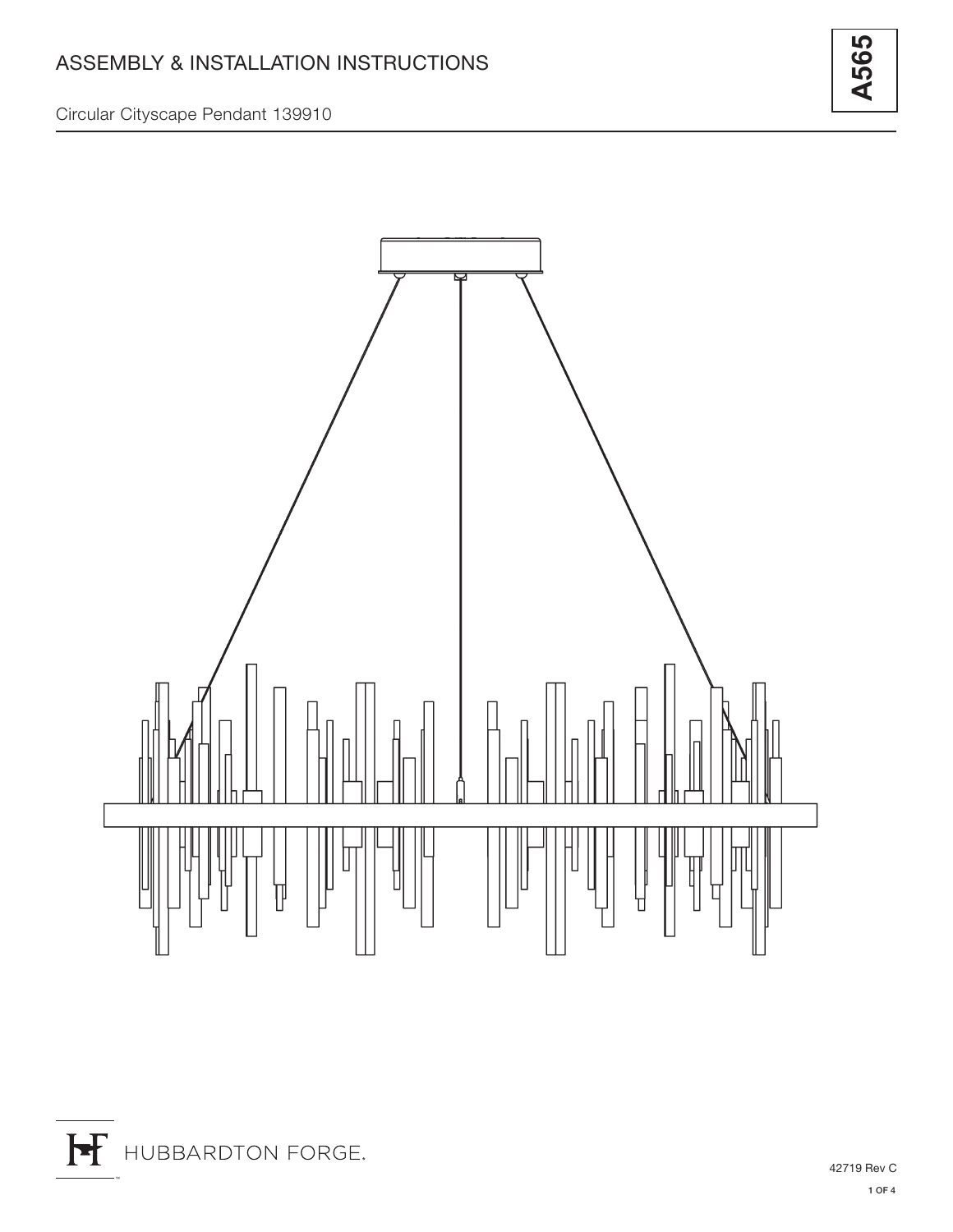## **Component Parts**

- **A Canopy**
- **B Cap**
- **C Canopy Cover Plate**
- **D #8 Screws (2)**
- **E Gripper Plate**
- **F Lag Screws (4)**
- **G Fixture**
- **H Gripper**
- **I Supply/Support Cables (4)**
- **J Safety cable**
- **K Nut**
- **L Narrow Accent (4)**
- **M Wide Accent (8)**

**A565**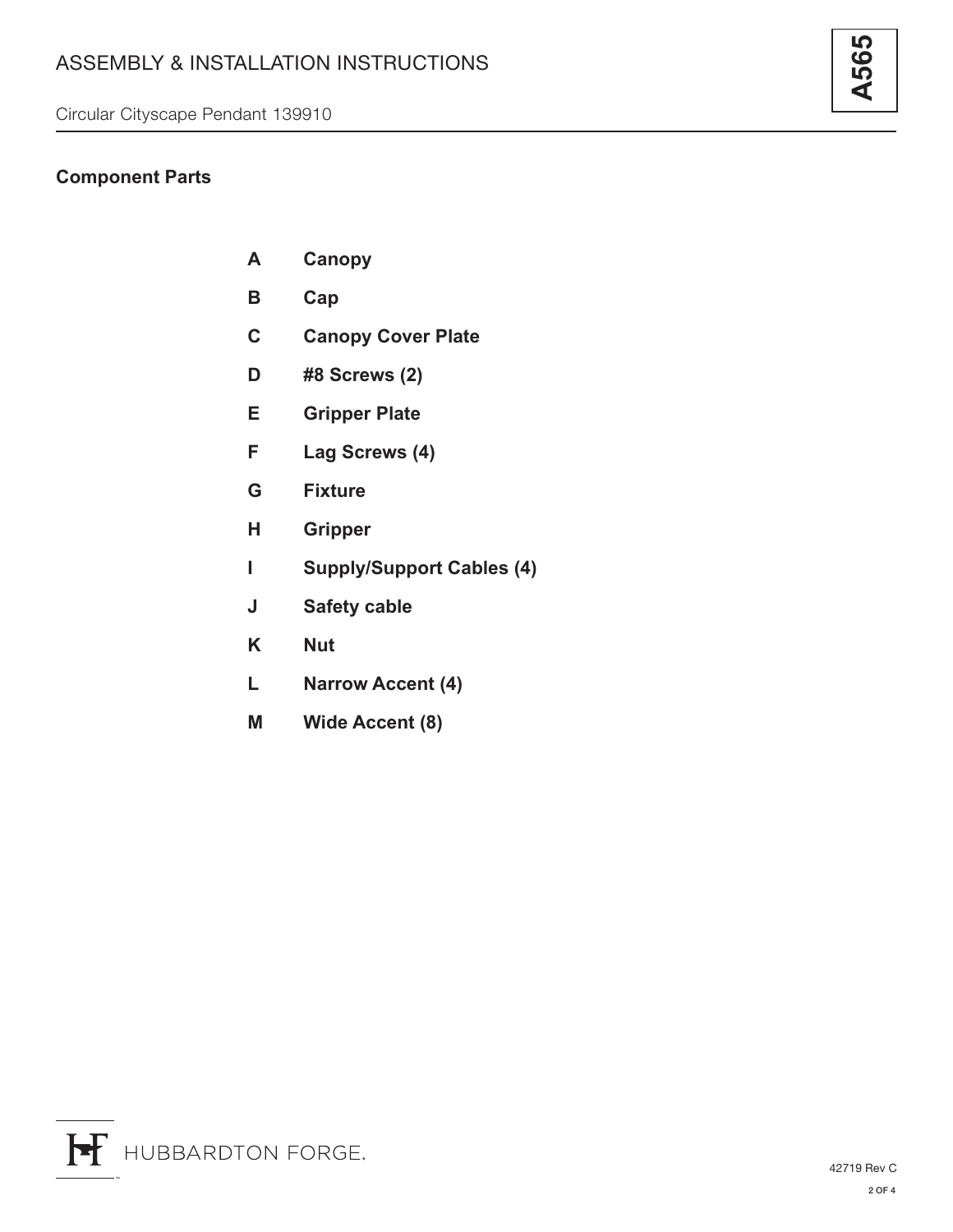**CAUTION:** *FAILURE TO INSTALL THIS FIXTURE PROPERLY MAY RESULT IN SERIOUS PERSONAL INJURY OR DEATH AND PROPERTY DAMAGE.* We recommend installation by a licensed electrician. This product must be installed in accordance with applicable installation code(s), by a person familiar with the construction and operation of the product and the hazards involved.\*

**Caution:** Do not exceed maximum wattage noted on fixture. Use only recommended bulbs with fixture.

Please Note: After installation extra hardware and accessories are possible; our kits are used on multiple products.

## **To Install Fixture** *(Figures 1 & 2)*

## **CAUTION:** BE SURE POWER IS OFF AT THE MAIN BREAKER BOX PRIOR TO INSTALLATION.

- 1. Carefully unpack fixture (G) from the carton.
- 2. Locate canopy assembly. Uncoil supply/support cables (I).
- 3. Unscrew two #8 screws (D) that attach the gripper plate (E) to the the canopy assembly. Remove gripper plate and set aside.
- 4. Thread supply wires through hole in canopy (A). Raise canopy to electric box and secure wtih two machine screws (not provided).

*Note: A new electric box comes with screws. When replacing a fixture, retain the existing screws for use with the new fixture.*

- 5. Using the four lag screws (F) attach canopy (A) to a structural member in the ceiling. We've supplied lag screws with your fixture, however, different materials and/or construction methods may require different fasteners. If in doubt, contact a qualified electrician.
- 6. While holding gripper plate (E) close to canopy (A), use suitable wire connectors (not provided) to connect driver wires to supply wires (white to white and black to black). Connect all ground wires (bare copper or green to bare copper or green) together.

**CAUTION:** MAKE SURE WIRE CONNECTORS ARE TWISTED ON SECURELY AND NO BARE WIRE IS EXPOSED.

- 7. Feed safety cable (J) through the center hole in gripper plate (E). Reattach gripper plate to canopy (A) using two #8 screws (D).
- 8. Remove nut (K) from stud on canopy cover plate (C). Slide end of the safety cable (J) over the stud and reattach nut (K). The safety cable (J) also also acts as the ground for the canopy cover plate (C).
- 9. Feed the supply/support cables (I) through appropriate holes in canopy cover plate  $(C)$ , making sure that the  $(+)$  cables go through the  $(+)$  holes and the  $(-)$ cables go through the (-) holes.
- 10. Install canopy cover plate (C) and secure in place with cap (B).



*(Figure 1)*

**A565**